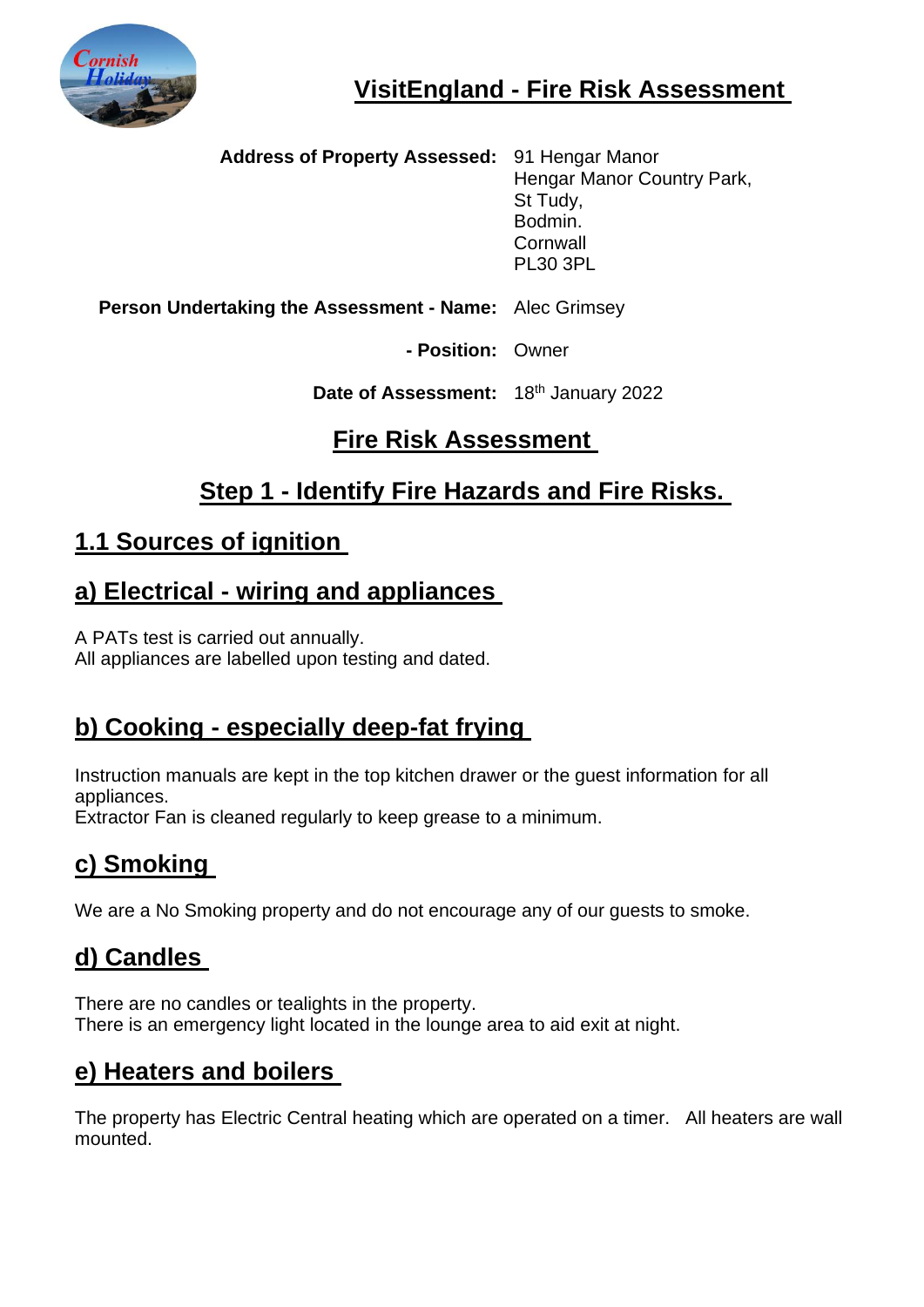# **f) Open fires**

There are no open fires at the property.

### **g) Elements of structure**

The property is brick built and floors are concrete. All walls are plastered and painted.

# **h) Furniture and furnishings**

All items of furniture comply to modern Fire Safety standards.

# **i) Domestic waste**

Outside bins are emptied regularly, the site management company organises this.

### **j) Other items - e.g. petrol for lawnmowers, cleaning materials etc**

There is no Garden Equipment stored at the property. The maintenance of the site is undertaken by the site management company. Cleaning materials are kept in the kitchen under the sink and hoovers and brushes are kept in the cupboard housing the hot water tank.

#### **1.3. Activities that might cause a fire, including work processes/procedures etc.**

There is no Barbecue at the property.

# **Step 2 - Identify Persons at Risk.**

#### **2.1 Number of guests**

The property accommodates 4 people.

There is one double room and one Twin bedded room which is suitable for both Adults and Children.